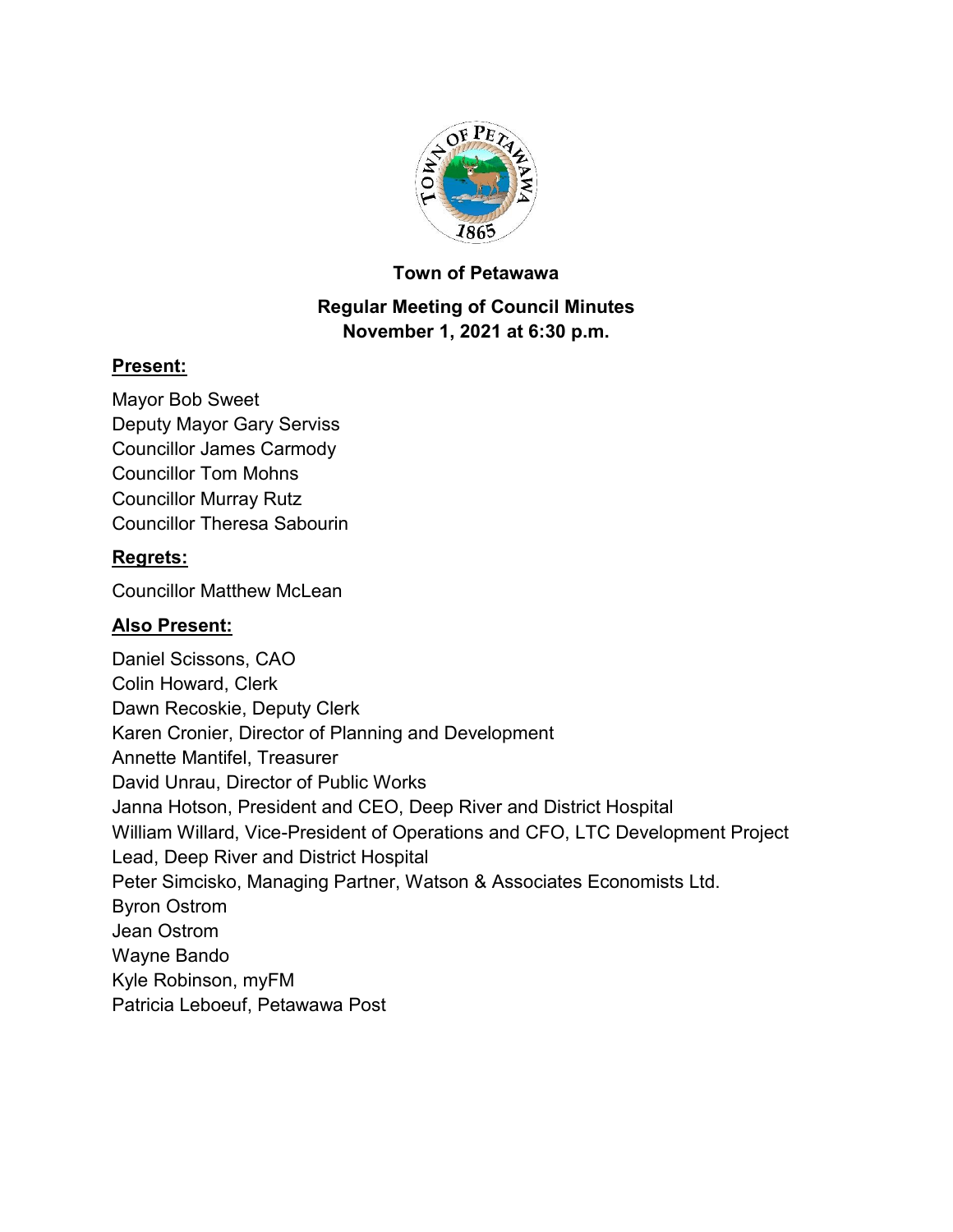# **Call to Order** (Moment of Silent Reflection)

The Mayor called the meeting to order at 6:30 p.m.

# **Approval of Agenda**

Resolution #1 **Moved by Murray Rutz Seconded by James Carmody** That the agenda for the November 1, 2021 regular meeting of Council be adopted. **Carried**

# **Disclosure of Pecuniary Interest**

There were no disclosures of pecuniary interest.

## **Approval of Minutes**

1. Council Meeting (October 18, 2021)

Resolution #2 **Moved by Gary Serviss Seconded by Theresa Sabourin**

That the minutes of the meeting of Council held October 18, 2021 be approved as printed and circulated.

**Carried**

# **Presentations**

# 1. 2021 Ontario Senior of the Year Award, Byron Ostrom

Councillor James Carmody introduced Byron Ostrom whom he nominated to receive the 2021 Ontario Senior of the Year Award. This award, from the Ministry of Citizenship, Immigration and International Trade is granted to a senior over the age of 65 in recognition of their outstanding contributions to their community. Councillor Carmody noted Mr. Ostrom's volunteer work with Scouts Canada and Petawawa Grannies; his community beautification efforts; and his dedication to owning and operating a Bed and Breakfast establishment in the Town of Petawawa for over 15 years.

Mayor Sweet presented Mr. Ostrom with his certificate and stated the award for 2021 Senior of the Year is very worthy of its recipient.

2. Four Seasons Lodge Long Term Care Development - Janna Hotson, President and Chief Executive Officer and William Willard, Vice-President of Operations and Chief Financial Officer, LTC Development Project Lead, Deep River and District Hospital

Mayor Sweet welcomed Deep River and District Hospital representatives.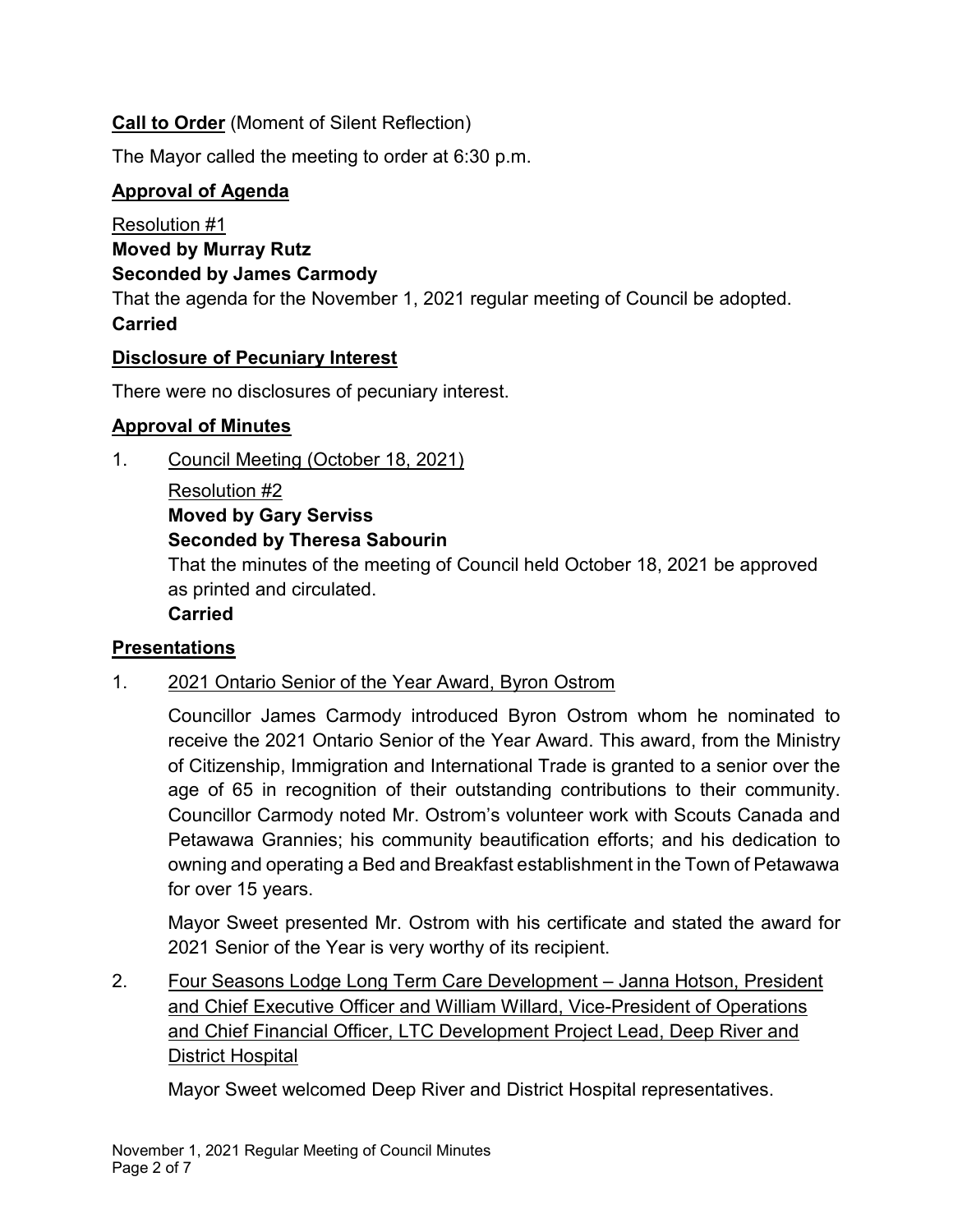Ms. Janna Hotson and Mr. William Willard opened their presentation by sharing background information and updating Council on the Long Term Care Development activity and plans currently being undertaken by the Deep River and District Hospital. Ms. Hotson reported that in March 2021 the Ministry of Long Term Care approved an allocation of 86 new Long Term Care (LTC) beds to the Deep River Campus of Care – Four Seasons Lodge LTC Expansion project. This approval includes the redevelopment of 10 existing LTC beds in the Four Seasons Lodge for a total of 96 beds. Ms. Hotson highlighted the need for LTC beds in our community and reviewed the provincial average of 184 residents to bed ratio compared to the average in North Renfrew area which is 454 residents to bed ratio.

Mr. Willard highlighted the estimated overall capital cost for design and build of the development project to be \$29 million. Mr. Willard reported the financial model for this project involves borrowing the majority of the capital cost through the Ontario Financing Authority, with the borrowed amount being reduced by Ministry grants, fundraising and some internal organizational funds.

Ms. Hotson reported the design concept for the new LTC home will be based on the newly constructed Grove Nursing Home facility in Arnprior as it is also a 96 bed facility. Ms. Hotson stated the project is working towards execution of a Development Agreement with the Ministry of LTC and it is being fast tracked for implementation. In support of the expedited implementation the Deep River and District Hospital is requesting a letter of Project Support from municipalities who will benefit from the project.

Mayor Sweet, on behalf of Council, thanked Ms. Hotson and Mr. Willard for their thorough presentation and asked for a motion to draft a letter of support for this project development.

#### Resolution #3

## **Moved by Tom Mohns Seconded by Theresa Sabourin**

That Council drafts a letter of support for the Four Seasons Lodge Long Term Care Development.

#### **Carried**

3. Development Charges Study Update – Peter Simcisko, Managing Partner, Watson & Associates Economists Ltd.

Mayor Sweet welcomed Mr. Peter Simcisko from Watson & Associates Economists Ltd.

Mr. Simcisko explained the purpose of Development Charges (DC) is to recover the capital costs associated with residential and non-residential growth within a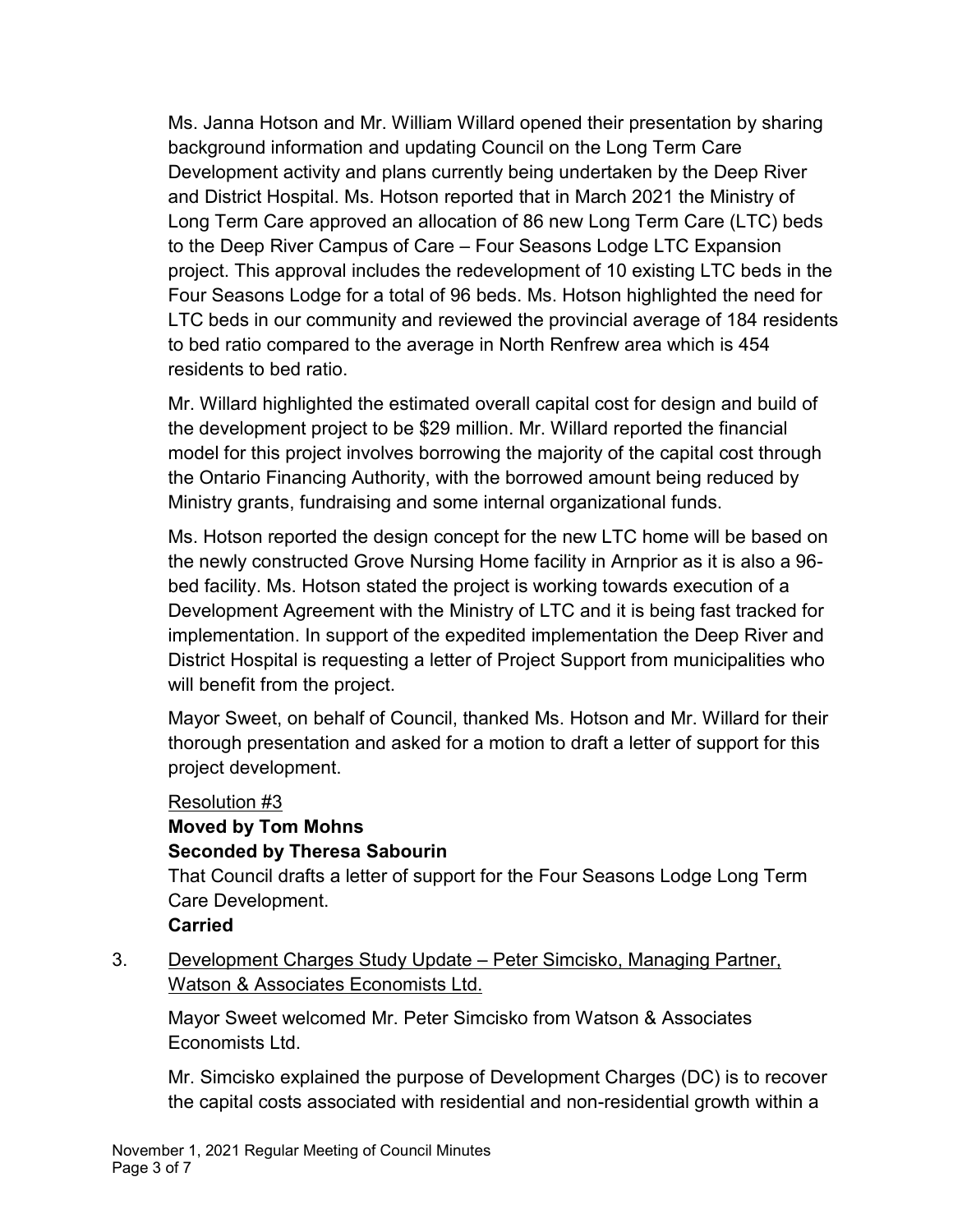municipality. Mr. Simcisko stated that the Town of Petawawa Development Charges By-law 1280/19 came into effect on July 19, 2019. Mr. Simcisko reported the updated study has been prepared to amend the Town's current bylaw to reflect recent amendments to the DC recoverable costs, changes to the timing of calculation and collection of development charges and statutory exemptions, and update capital estimates within Water and Wastewater services.

Mr. Simcisko highlighted the comparison of current and calculated rates and the Town's position relative to other area municipalities.

Mr. Simcisko also reported that by-law revisions would need to reflect payment frequency in rental housing and non-profit housing development charges. Mr. Simcisko reported that DC for developments proceeding through site plans or zoning by-law amendments will be determined based on the charges in effect on the day the application is made with charges frozen for a two year maximum period.

Mr. Simcisko reported the next steps would be to draft an amending DC by-law available to the public on November 17, 2021. Mr. Simcisko also reported that finalization of Development Charges Interest Rate policy will need to be completed followed by a public meeting planned for December 6, 2021. Mr. Simcisko stated that Council approval and adoption is scheduled for January 17, 2022.

Mayor Sweet, on behalf of Council, thanked Mr. Simcisko for his thorough presentation.

#### 4. Delegation – Comprehensive Zoning By-law Update – Wayne Bando

Petawawa resident Mr. Wayne Bando addressed Council and provided an overview of his concern with the proposed comprehensive Zoning By-law Update. Mr. Bando referenced Clause 3.41 Wind Generators in the Zoning Bylaw Update and proposed that rural areas should be reconsidered as areas to allow wind generators. Mr. Bando understood that a change to the by-law may not be possible, and he suggested that perhaps Council would consider site specific requests going forward.

Mayor Sweet inquired what considerations Council should review with regard to site specific zoning changes going forward; Karen Cronier, Director of Planning and Development, commented that consideration would need to be given to rural lot setbacks, to areas around the airport, and to noise complaints. Further discussion occurred and questions were raised from Council.

Mr. Bando commented that he had no objection to the Comprehensive Zoning By-law Update being passed as presented on the understanding that the Town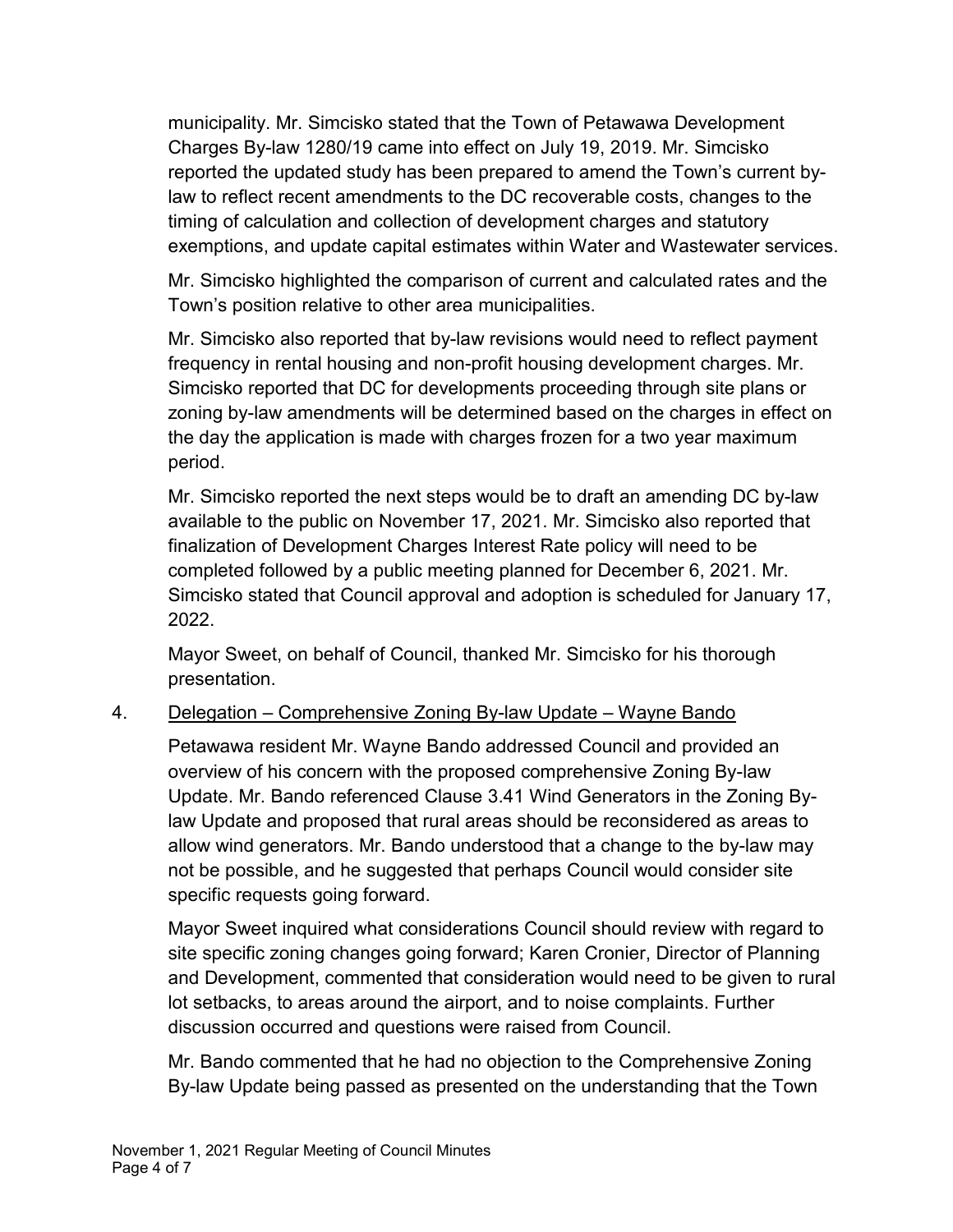will review Clause 3.41 as part of the next update or review. Mr. Bando stated that would then allow the creation of new zoning provisions that would be in line with Ontario Building Code revisions proposed to ensure "net zero ready" homes in the year 2030.

Mayor Sweet thanked Mr. Bando for his input.

#### **By-laws**

Council to consider the following resolution prior to adoption of By-law 1448/21:

#### Resolution #4

#### **Moved by Murray Rutz Seconded by Gary Serviss**

Pursuant to Section 34(17) of the *Planning Act,* R.S.O. 1990, c. P.13, as amended, Council of the Corporation of the Town of Petawawa has determined that no further public notice is required in respect to changes that were made to the proposed zoning by-law update, after the public meeting of October 4, 2021. **Carried**

1. By-law 1448/21 – being a by-law to amend By-law Number 456/07 of the Corporation of the Town of Petawawa, as amended. (Comprehensive Zoning Bylaw Update)

### Resolution #5

# **Moved by James Carmody Seconded by Theresa Sabourin**

That By-law 1448/21 – being a by-law to amend By-law Number 456/07 of the Corporation of the Town of Petawawa, as amended, be read a first and second time.

#### **Carried**

Resolution #6 **Moved by Tom Mohns Seconded by Gary Serviss** That By-law 1448/21 be read a third time and passed. **Carried**

# **Correspondence**

There were no items of correspondence.

#### **Minutes**

1. Council-in-Committee Meeting (October 25, 2021)

Resolution #7 **Moved by Theresa Sabourin**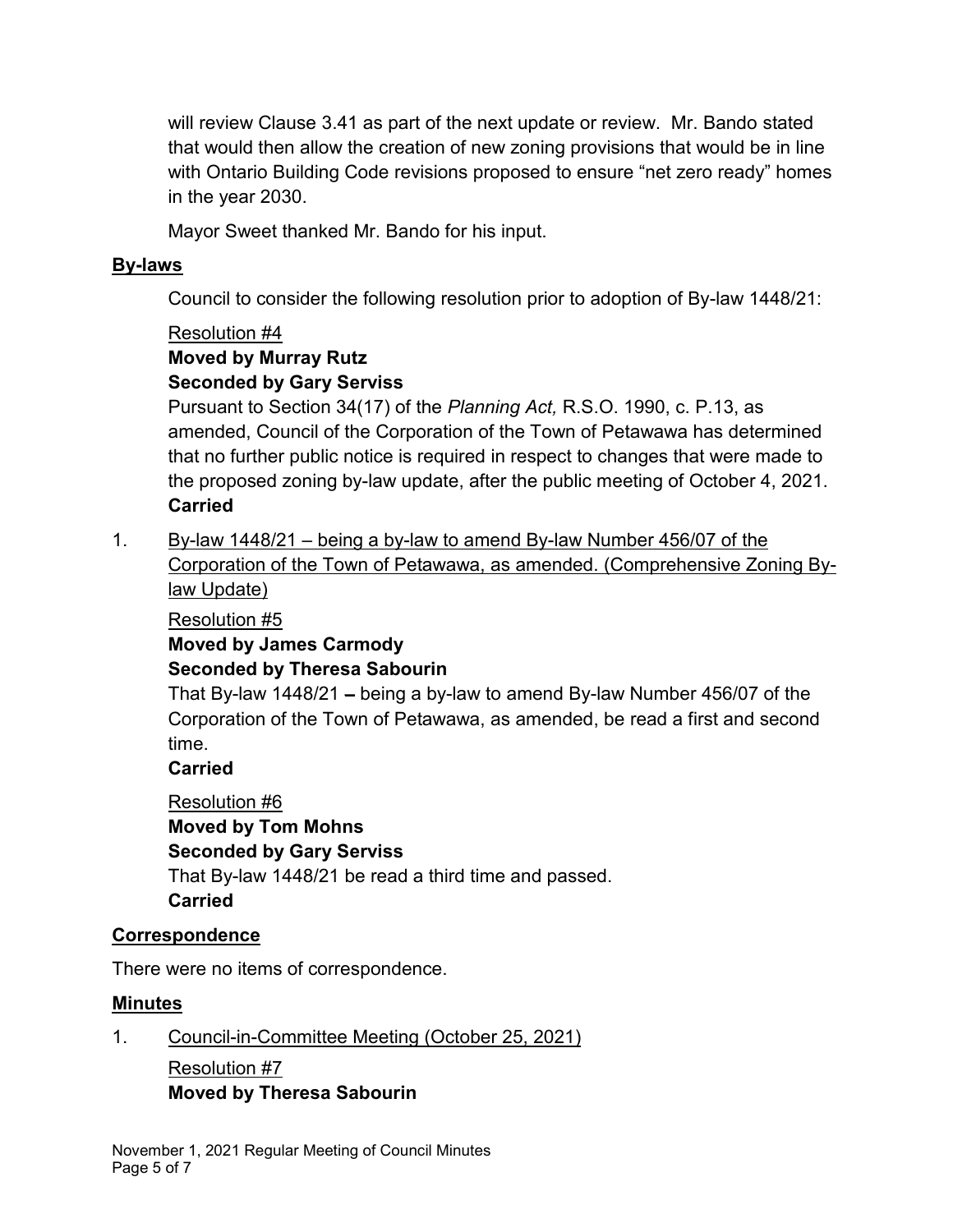#### **Seconded by Murray Rutz**

That the minutes of the Council-in-Committee meeting held on October 25, 2021 be accepted by Council, and that resolutions from that Committee become resolutions of Council.

#### **Carried**

### **Staff Reports**

There was nothing to report.

## **Councillor Reports**

Deputy Mayor Gary Serviss reported that he attended the Petawawa Library Board meeting on October 25, 2021. Deputy Mayor Serviss also reported he attended McKie Pools and Spas on October 27, 2021 for the announcement ceremony for the 2021 Petawawa Ramble Business Harvest display winners. Deputy Mayor Serviss thanked Christine Mitchell, Economic Development Officer, for her hard work with the Petawawa Ramble.

Councillor Tom Mohns reported that the Ottawa Valley Waste Recovery Centre draft budget for 2022 will be completed shortly.

Councillor Theresa Sabourin – nothing to report.

Councillor Murray Rutz reported that he attended a virtual meeting of the Environmental Stewardship Council on October 21, 2021. Councillor Rutz also attended the reopening ceremony of the Petawawa Civic Centre held on October 25, 2021 to celebrate the completion of the new arena floor, board and glass replacement and new score clock. Councillor Rutz also attended a demonstration of the winter sand and salt preparation at the Public Works Department on October 26, 2021. Councillor Rutz also chaired the October 28, 2021 Festival Hall Committee meeting and highlighted the recent events that were held which included the Pembroke Symphony Orchestra and Sierra Levesque.

Councillor James Carmody reported he also attended the reopening ceremony of the Petawawa Civic Centre and a meeting of the Petawawa Public Library Board on October 25, 2021.

Mayor Bob Sweet reported he attended the reopening ceremony of the Petawawa Civic Centre and the Petawawa Public Library Board meeting on October 25, 2021. Mayor Sweet also attended the virtual County of Renfrew Council meeting held October 27, 2021.

# **Closed Meeting**

There was no closed meeting.